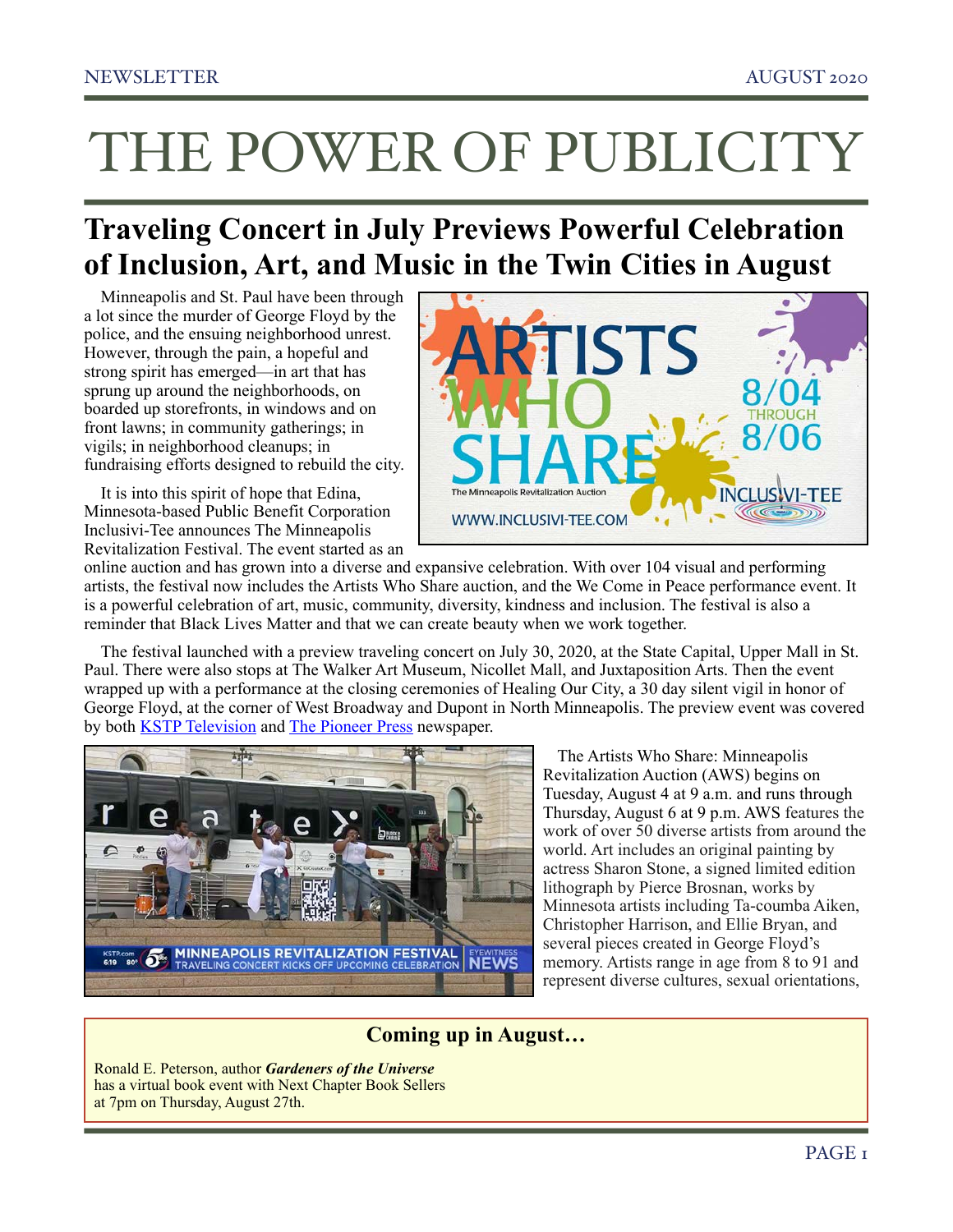gender identities, abilities, and creative visions. AWS is quite literally the face of inclusivity. Visit [Inclusivi-](https://inclusivi-tee.com)[Tee.com](https://inclusivi-tee.com) to access the online auction.

The We Come in Peace: Minneapolis Revitalization Day of Action (WCIP) begins on August 4 with a small film festival. This hosted event features Poisoning Paradise with director/producer Keely Shaye Brosnan and executive producer Pierce Brosnan, as well as short films by local filmmakers Larry Long and Barbara Wiener.

We Come in Peace continues on Wednesday, August 5 with 12 hours of live-streamed musicians, panels, artists, dancers, authors, educators, and world leaders. WCIP is being organized in collaboration with International Children's Month, Omnipresent Entertainment, WE, The World, Unity Earth and CoCreateX. Day Themes Include Equality, Injustice, Restorative Justice, Peace, and Unity. WCIP is being co-produced by Heidi Little, founder of International Children's Month, and Lori Myren-Manbeck, CEO of Inclusivi-tee.

Revitalization Festival proceeds will go to artists, a fund for children whose families have experienced police violence, and organizations that are committed to rebuilding Minneapolis in the wake of George Floyd's murder. Benefiting organizations include the 1Love 1Mission Movement, We Love Lake Street, Longfellow Business Association, Northside Funders, and Twin Cities Stand Together.

To learn more about the event, go to [Inclusivi-Tee.com.](http://www.inclusivi-tee.com/)



#### **Mask Decorating Contest at Senior Living Community Lands Media Coverage**

After months of being under quarantine, residents of The Waters of Oak Creek senior living community in Wisconsin are finally able to leave their apartments and socialize with their neighbors again. They are of course doing it safely, following the CDC guidelines to physically distance from each other, and wearing masks. Speaking of masks, on Thursday, July 23 the community held a mask decorating contest and fashion show that got the attention of several news outlets.

Four of the five media outlets in Milwaukee covered the event. [Here is the clip from CBS 58](https://www.cbs58.com/news/oak-creek-senior-living-facility-hosts-mask-contest-fashion-show-for-residents).

To learn more about The Waters, where residents thrive, got to [TheWaters.com.](http://www.thewaters.com)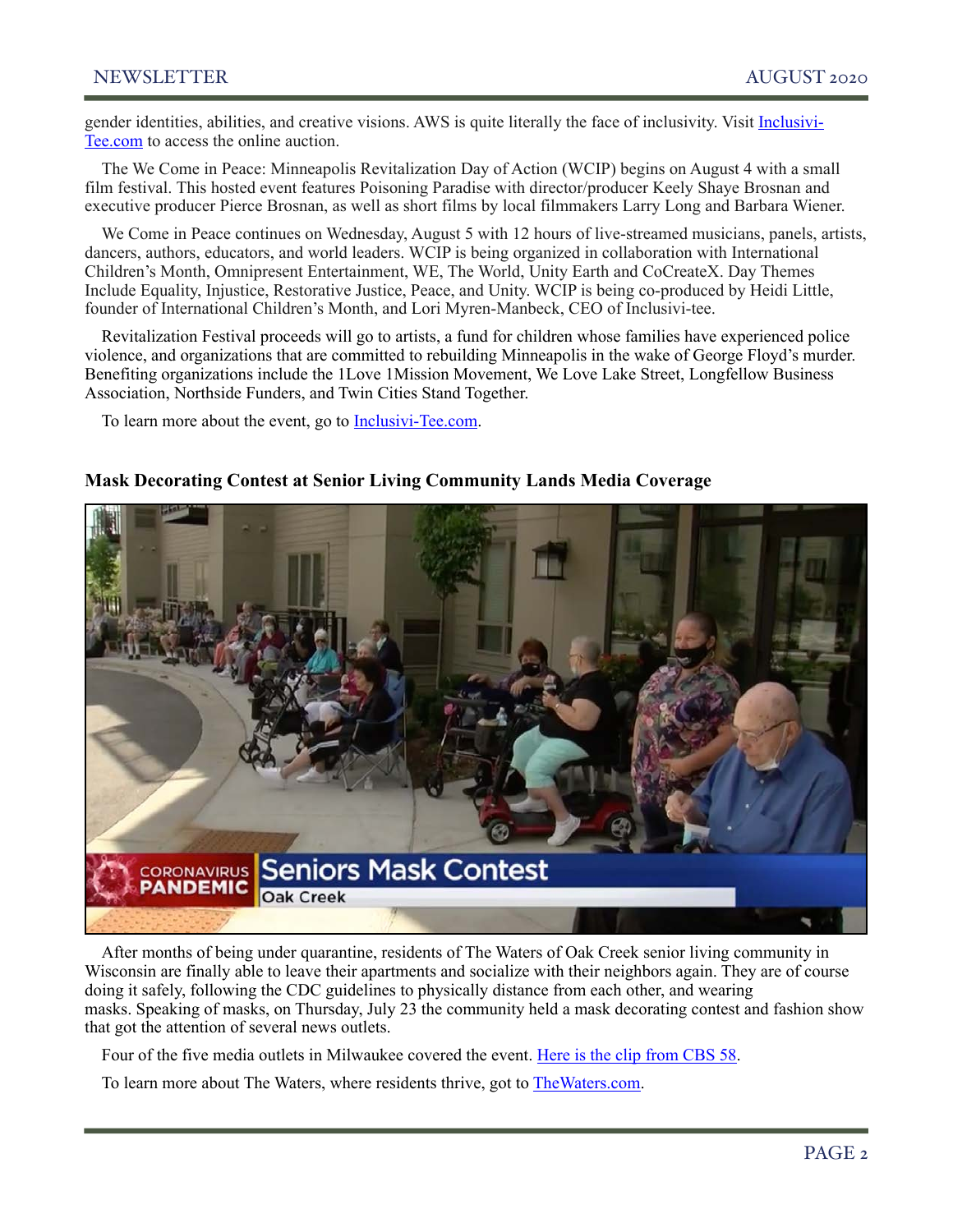#### **Retired Minnesota Businessman Calling Attention to the Problems America is Facing through New Book**



R. Michael Conley's latest book, *Mortgaging the American Dream: What Were We Thinking?* officially released in July. The book tells the story of how humanity has systematically borrowed on the future to sustain what has become an unsustainable paradigm, and how, in the process, we are mortgaging the American Dream for future generations while jeopardizing our own.

 "I am very concerned about the toxic IOUs we are leaving for others in the form of our carbon, ecologic, economic and other footprints," says the 77-yearold, who like a lot of his friends has grandchildren who may

well live into the next century. "I fear today's children will be wrestling with the time bombs we have left in their pathway."

 Conley is hoping to be part of the solution by supporting causes dedicated to protecting the environment, clean energy, and healthful, addiction-free living. However, providing financial support to organizations with goals



similar to his own isn't the only way Conley is hoping to be part of the solution.

 He is also contributing by doing research, sharing what he has learned through talks, writing articles and essays, and by writing and promoting his new book. Learn more about how you can support the cause at [WeatheringTheStorm.net](http://www.weatheringthestorm.net).

#### **Launch Party Held for Sigma's Bookshelf's 16th Teen Authored Novel**

The virtual launch party for teen author Sakthika Vijay's debut novel, *Outcast*, took place via Zoom on July 11.

*Outcast* is the story of 15-year-old Mohana Prasad, who is as normal as an Indian girl can be, except that she has a way with words. After winning a contest, she becomes the head songwriter for Jamie West. The pop superstar used to be Mohana's best friend; but now that she has become famous, Jamie doesn't have time for Mohana, leaving her feeling like an outcast. That is until Mohana gets the opportunity of a lifetime.



 A story about Sakthika's launch party aired in July on [CCX Media](https://ccxmedia.org/news/plymouth-teen-author-publishes-book), her hometown news station.



 Copies of Sakthika's novel and the company's other teen authored books are available for purchase online at [www.sigmasbookshelf.com/books](https://l.facebook.com/l.php?u=http://www.sigmasbookshelf.com/books?fbclid=IwAR3SC2UXNaDr3p78PMah7BboSFgHnHV7DuO3hiL56YzkhqErQAG05uf4tN4&h=AT3TWQS5nYUmvyok7nUd8Ta_xR1uIu3kZKZ2MPdAi_okhm5Ma-UGEbErUkNKrT7qcsseVOIoNM74fcqiAdHtjgjIjUpo). To make a donation to the program, which exclusively publishes the work of teen authors free of charge to them, go to the company's Give MN page, [www.sigmasbookshelf.com/donate.](https://l.facebook.com/l.php?u=h) Sigma's Bookshelf is a sponsored project of Springboard for the Arts, a nonprofit arts services organization.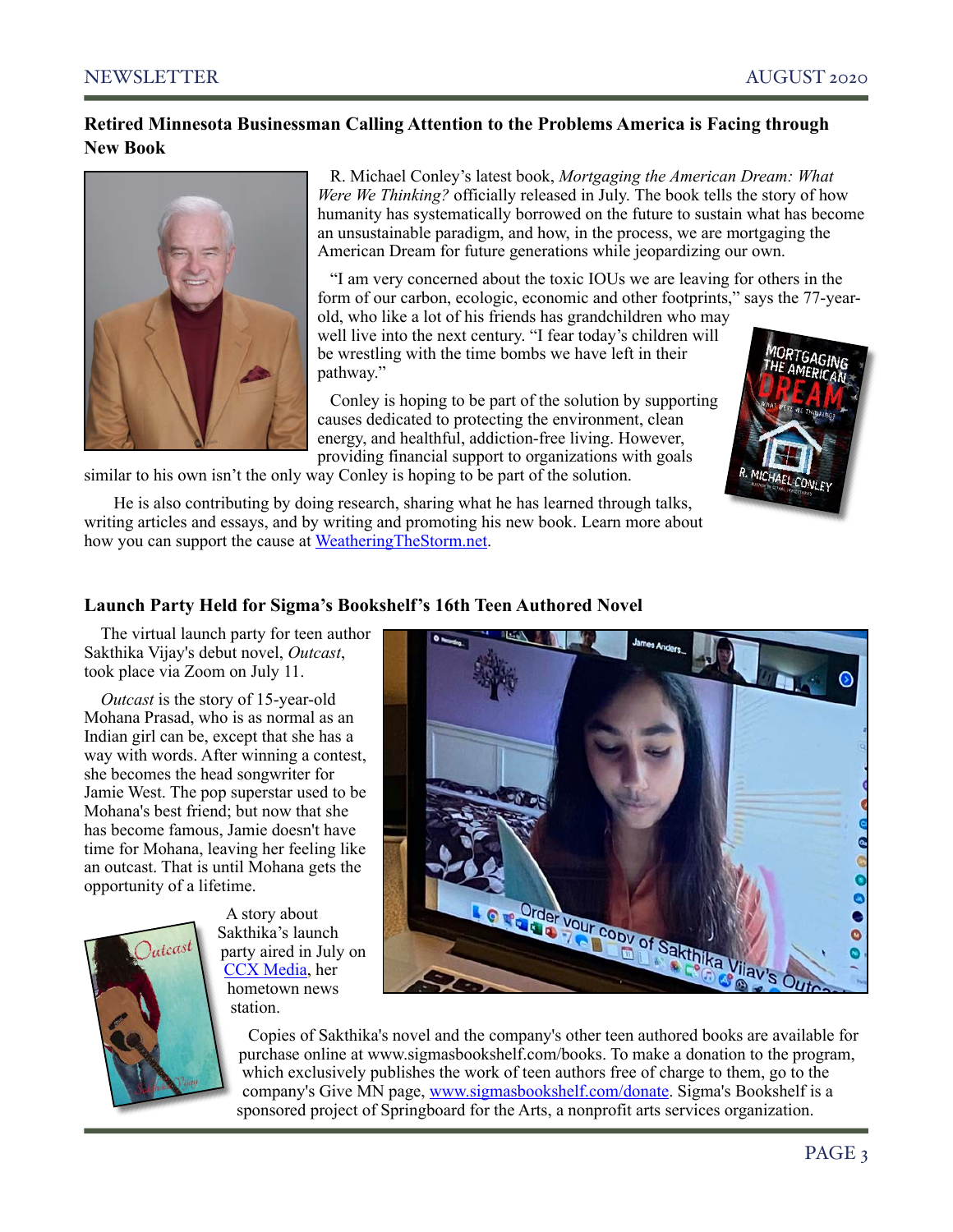#### **Peterson's** *Gardeners of the Universe* **Reviewed in Pioneer Press**

Looking for a good science fiction novel to read? In her review printed in the June 28 edition [of the Pioneer Press,](https://www.twincities.com/2020/06/27/readers-and-writers-some-sci-fi-a-thriller-a-memoir-of-a-murder-and-fantasy-for-your-summer-reading) Mary Ann Grossman says of Ronald E. Peterson's *Gardeners of the Universe*, "You don't need a doctorate to enjoy this look at human potential, or human collapse."

*Gardeners of the Universe* is the story of three children who are given unusual attributes by an ancient alien species studying humanity. The book was just named a silver medalist in the Midwest Book Awards' sci-fi category. It also won silver in the Independent Book Publishers Association's Benjamin Franklin Awards. Pick up your copy today



#### at [PTBBooks.com.](https://ptbbooks.com/)

#### **Story About Hudda Ibrahim's** *What Color is My Hijab* **Published in St. Cloud Times Newspaper**

There is no denying the fact that there is a lack of diversity in modern day children's literature. This really hit



home for Hudda Ibrahim when her seven-year-old niece, Fatima, posed an important and telling question. "She said 'Aunty, how come I don't see characters that look like me in the books I read?'

 Now she does thanks to her aunty's new book. A story about *What Color is My Hijab?*  was published in the July 10 issue of the [St. Cloud Times newspaper.](https://www.sctimes.com/story/news/2020/07/10/hudda-ibrahim-childrens-book-what-color-hijab-muslim-girls-everyone-diversity/3243341001)

 In the book, women of all different professions, including doctors and teachers, artists and politicians are featured wearing their very colorful hijabs, and a variety of clothing. Ibrahim says the variety is intentional as it illustrates that like all Americans, Muslim women come from a variety of backgrounds, cultures, and abilities. Pick up your copy today at [HuddaIbrahim.com.](https://huddaibrahim.com)

#### **Lina and Robin Kelleher's Latest Book Wins Second National Book Award**



 Congratulations to Robin Kelleher, and her Australian Toy Shepard, Lina. They are marking their territory in the publishing world with their second book.

 The duo's latest release*, Sit Stay Pray*, won silver for Humor in the Independent Book Publisher Award's 32nd Annual Benjamin Franklin Awards in May. Then in July, the 14th Annual National Indie Excellence Awards named *Sit Stay Pray* a finalist in its Animals and Pets category.

 Lina and Robin's debut book, *Lina Unleashed*, also received national recognition as a Foreword INDIES 2017 Book of the Year Award finalist. Momma is smiling and

Lina is wagging her tail about their achievements!

 *Lina Unleashed* and *Sit Stay Pray* are available at ItascaBooks.com, Amazon.com, BarnesAndNoble.com and at select bookstores and gift shops. For a pawdographed copy, you can contact Momma directly at



[robink822@gmail.com](mailto:robink822@gmail.com). Book proceeds will benefit the Animal Humane Society and Helping Paws of Minnesota.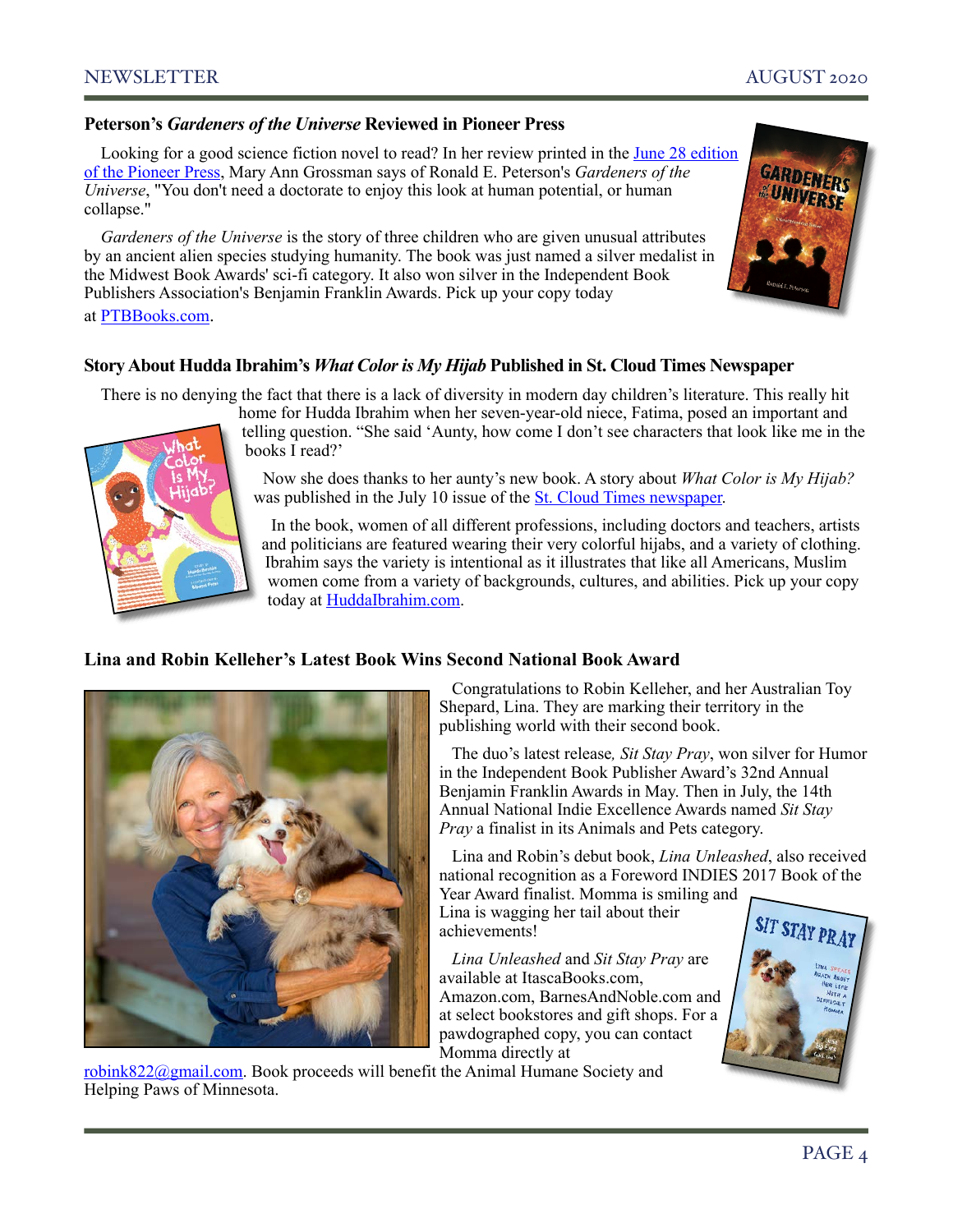#### **How to Sell Books at a Time When In Person Events are Off Limits Due to COVID-19**

By Rachel M. Anderson, Publicist, [RMA Publicity](http://www.rmapublicity.com)

It has now been six months since the arrival of COVID-19 disrupted our lives. Unfortunately, it doesn't look like the pandemic will be going away any time soon. While some bookstores have reopened for business on a limited basis, it is not safe to host in person events.



As a result, those stores that are doing events are doing them virtually. What does this mean for book sales? I'm sorry to say the news is not good. Several of the authors I work with who have participated in virtual events have had fun doing them, but they have not led to nearly the number of book sales they typically achieve during an in person event.

So what can an author do to encourage sales at a time when you don't have the ability to interact with potential customers face-to-face? Here are 5 things to try out.

1) Email promotion.

If you don't already have an e-mail newsletter that you send out regularly, now is a good time to start one up. Not only are e-newsletters a good way to share what you have going on, they remind people you are connected to about the work you do.

RMA Publicity has been sending out "The Power of Publicity" monthly since April 2011. We use the newsletter primarily as a way to showcase client placements achieved and events set up the previous month, but also to educate the authors and business clients we work with on marketing and publicity tactics.

Nearly every month, right after sending out the newsletter, we receive a call or e-mail from a past contact who either has a question, or new business they'd like to discuss.

2) Turn to the news media for help getting the word out.

Depending on what city you live in, getting featured in the newspaper, or interviewed on the radio or television can reach a few hundred or tens of thousands of people. The more of course the merrier,

as the more people you touch with your message, the more likely you are to connect with someone who will want to buy your book or sign up for your service.

 It is important to keep in mind, however, that just because you appear in the news doesn't mean you're all of a sudden going to experience strong sales, though oftentimes you do.

 Want to learn more about crafting a message that will get the attention of the news media? Feel free to [reach out for a free publicity consult.](mailto:rachel@rmapublicity.com?subject=August%20newsletter%20article%20inquiry)

3) Try Facebook advertising.

 I'm not a big fan of social media, as I haven't really seen investing in it leading to strong sales for clients. However, it is very useful for building brand awareness. Facebook, in particular, allows you to serve ads to your direct target audience, and also to set your own budget.

 Learn more about setting up a campaign at [Facebook.com/business](https://www.facebook.com/business), then click on the link at the top to "create an ad." Or you can access information on advertising directly from your business page by clicking on the link towards the top of the page that says, "promote."

4) Turn to an eBook promoter.

At a time when in person shopping is very limited due to COVID-19, sales of eBooks, which can be done from home with a few clicks of the mouse, are up. According to the NPD Group, which offers data, industry expertise and prescriptive analytics, during the month of April 2020, the first month of the COVID-19 lockdowns, e-Book sales were up 31 percent compared to March.

The authors I work with who have tried out eBook promotion services report that Book Bub has led to the most sales, though not necessarily much in the way of profits due to high cost. Book Bub is very selective about the books they select to promote, and the fee for those book selected ranges from \$92 to \$3,066. Price depends on the category your book is in and the cost you are selling it at. Highly discounted books in the \$.99 to \$1.99 range are the least expensive to promote. [Here is a link to the BookBub](https://www.bookbub.com/partners/pricing)  [pricing guide](https://www.bookbub.com/partners/pricing)

If the cost is too rich for your blood, other eBook promotion programs to check out are Choosy Bookworm (\$15 - \$89), The Fussy Librarian (\$32), eBook Soda (\$29 standard listing, \$9 Twitter option, \$9 Facebook option) and Book Gorilla (\$40 - \$50).